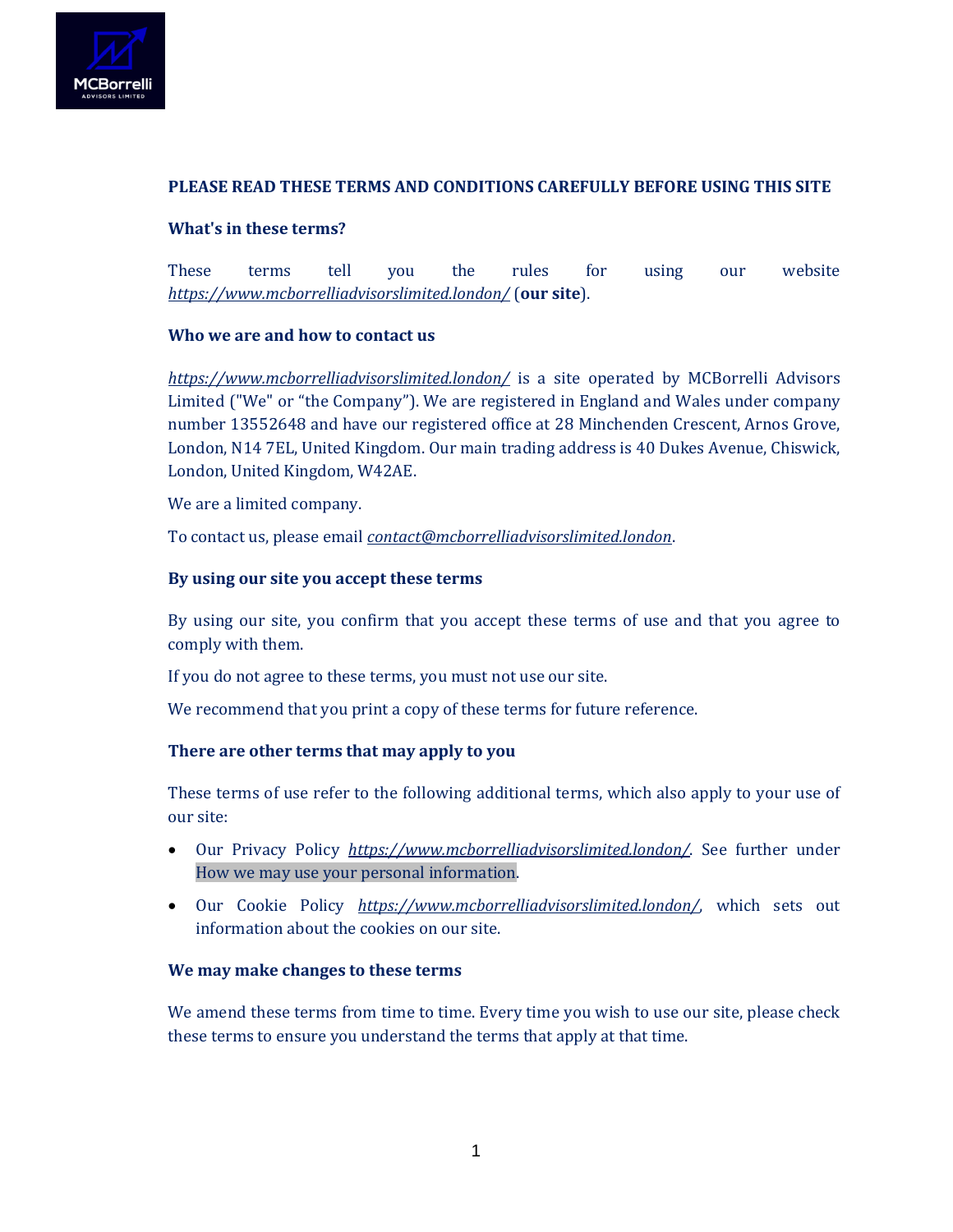

## **We may make changes to our site**

We may update and change our site from time to time to reflect changes to our products, our users' needs and our business priorities. We will try to give you reasonable notice of any major changes.

## **We may suspend or withdraw our site**

Our site is made available free of charge.

We do not guarantee that our site, or any content on it, will always be available or be uninterrupted. We may suspend or withdraw or restrict the availability of all or any part of our site for business and operational reasons. We will try to give you reasonable notice of any suspension or withdrawal.

You are also responsible for ensuring that all persons who access our site through your internet connection are aware of these terms of use and other applicable terms and conditions, and that they comply with them.

# **We may transfer this agreement to someone else**

We may transfer our rights and obligations under these terms to another organisation. We will always tell you in writing if this happens and we will ensure that the transfer will not affect your rights under the contract.

# **Our site is only for users in the UK]**

Our site is directed to people residing in United Kingdom. We do not represent that content available on or through our site is appropriate for use or available in other locations.

### **You must keep your account details safe**

If you choose, or you are provided with, a user identification code, password or any other piece of information as part of our security procedures, you must treat such information as confidential. You must not disclose it to any third party.

We have the right to disable any user identification code or password, whether chosen by you or allocated by us, at any time, if in our reasonable opinion you have failed to comply with any of the provisions of these terms of use.

If you know or suspect that anyone other than you knows your user identification code or password, you must promptly notify us at *[contact@mcborrelliadvisorslimited.london](mailto:contact@mcborrelliadvisorslimited.london)*.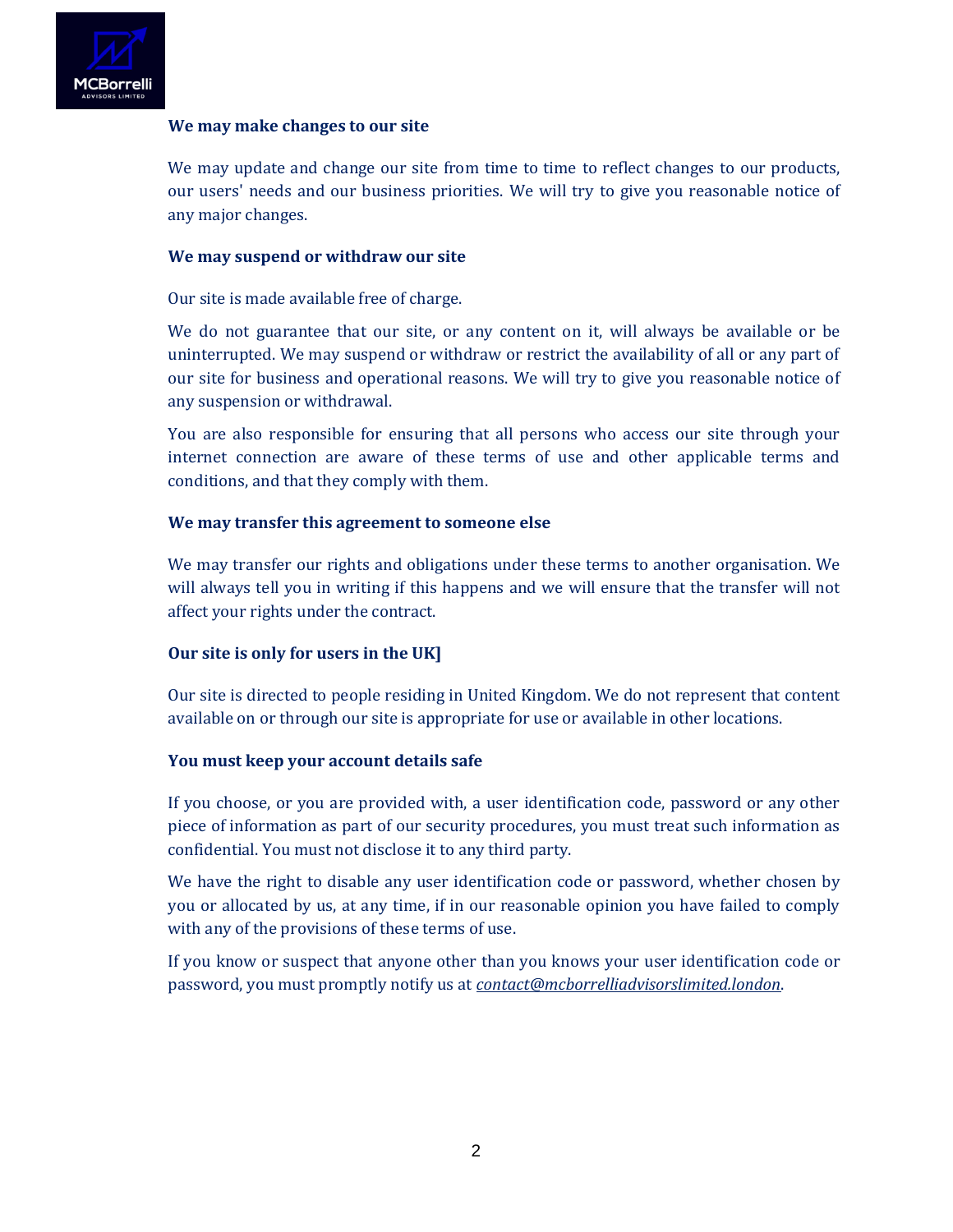

## **How you may use material on our site**

We are the owner or the licensee of all intellectual property rights in our site, and in the material published on it. Those works are protected by copyright laws and treaties around the world. All such rights are reserved.

You may print off one copy, and may download extracts, of any page(s) from our site for your personal use and you may draw the attention of others within your organisation to content posted on our site.

You must not modify the paper or digital copies of any materials you have printed off or downloaded in any way, and you must not use any illustrations, photographs, video or audio sequences or any graphics separately from any accompanying text.

Our status (and that of any identified contributors) as the authors of content on our site must always be acknowledged (except where the content is user-generated).

You must not use any part of the content on our site for commercial purposes without obtaining a licence to do so from us or our licensors.

If you print off, copy, download, share or repost any part of our site in breach of these terms of use, your right to use our site will cease immediately and you must, at our option, return or destroy any copies of the materials you have made.

# **No text or data mining, or web scraping**

You shall not conduct, facilitate, authorise or permit any text or data mining or web scraping in relation to our site or any services provided via, or in relation to, our site. This includes using (or permitting, authorising or attempting the use of):

- Any "robot", "bot", "spider", "scraper" or other automated device, program, tool, algorithm, code, process or methodology to access, obtain, copy, monitor or republish any portion of the site or any data, content, information or services accessed via the same.
- Any automated analytical technique aimed at analysing text and data in digital form to generate information which includes but is not limited to patterns, trends and correlations.

The provisions in this clause should be treated as an express reservation of our rights in this regard, including for the purposes of Article 4(3) of Digital Copyright Directive (*(EU) 2019/790*).

This clause shall not apply insofar as (but only to the extent that) we are unable to exclude or limit text or data mining or web scraping activity by contract under the laws which are applicable to us.

This site, its content and any services provided in relation to the same is only targeted to, and intended for use by, individuals located in the United Kingdom (each, a Permitted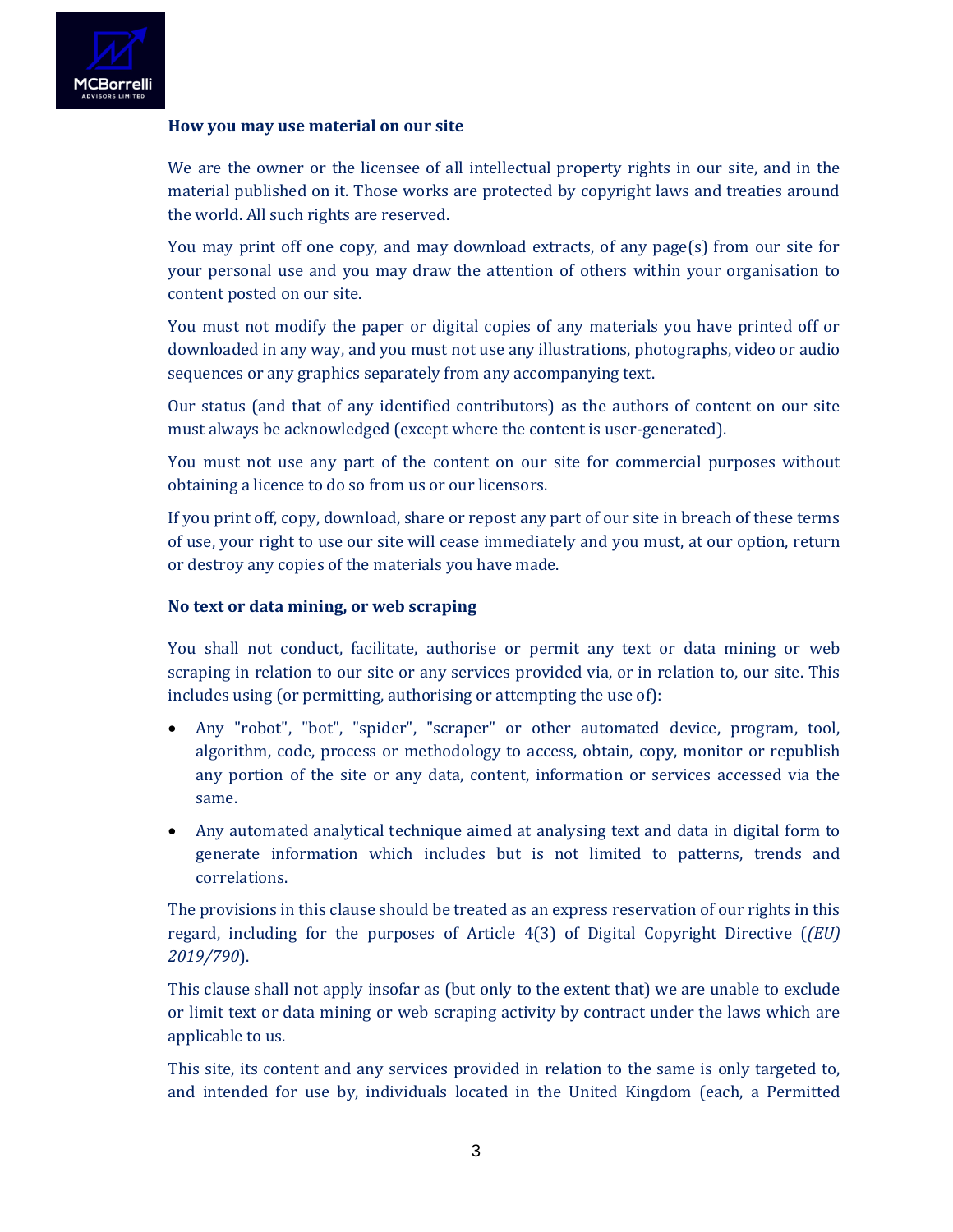

Territory). By continuing to access, view or make use of this site [and any related content and services], you hereby warrant and represent to us that you are located in a Permitted Territory. If you are not located in a Permitted Territory, you must immediately discontinue use of this Website [and any related content and services.

# **Do not rely on information on this site**

The content on our site is provided for general information only. It is not intended to amount to advice on which you should rely. You must obtain professional or specialist advice before taking, or refraining from, any action on the basis of the content on our site.

Although we make reasonable efforts to update the information on our site, we make no representations, warranties or guarantees, whether express or implied, that the content on our site is accurate, complete or up to date.

# **We are not responsible for websites we link to**

Where our site contains links to other sites and resources provided by third parties, these links are provided for your information only. Such links should not be interpreted as approval by us of those linked websites or information you may obtain from them.

We have no control over the contents of those sites or resources.

# **User-generated content is not approved by us**

This website may include information and materials uploaded by other users of the site, including to bulletin boards and chat rooms. This information and these materials have not been verified or approved by us. The views expressed by other users on our site do not represent our views or values.

### **How to complain about content uploaded by other users**

If you wish to complain about content uploaded by other users, please contact us on *<https://www.mcborrelliadvisorslimited.london/contact>*.

### **Our responsibility for loss or damage suffered by you**

### **Whether you are a consumer or a business user**:

• We do not exclude or limit in any way our liability to you where it would be unlawful to do so. This includes liability for death or personal injury caused by our negligence or the negligence of our employees, agents or subcontractors and for fraud or fraudulent misrepresentation.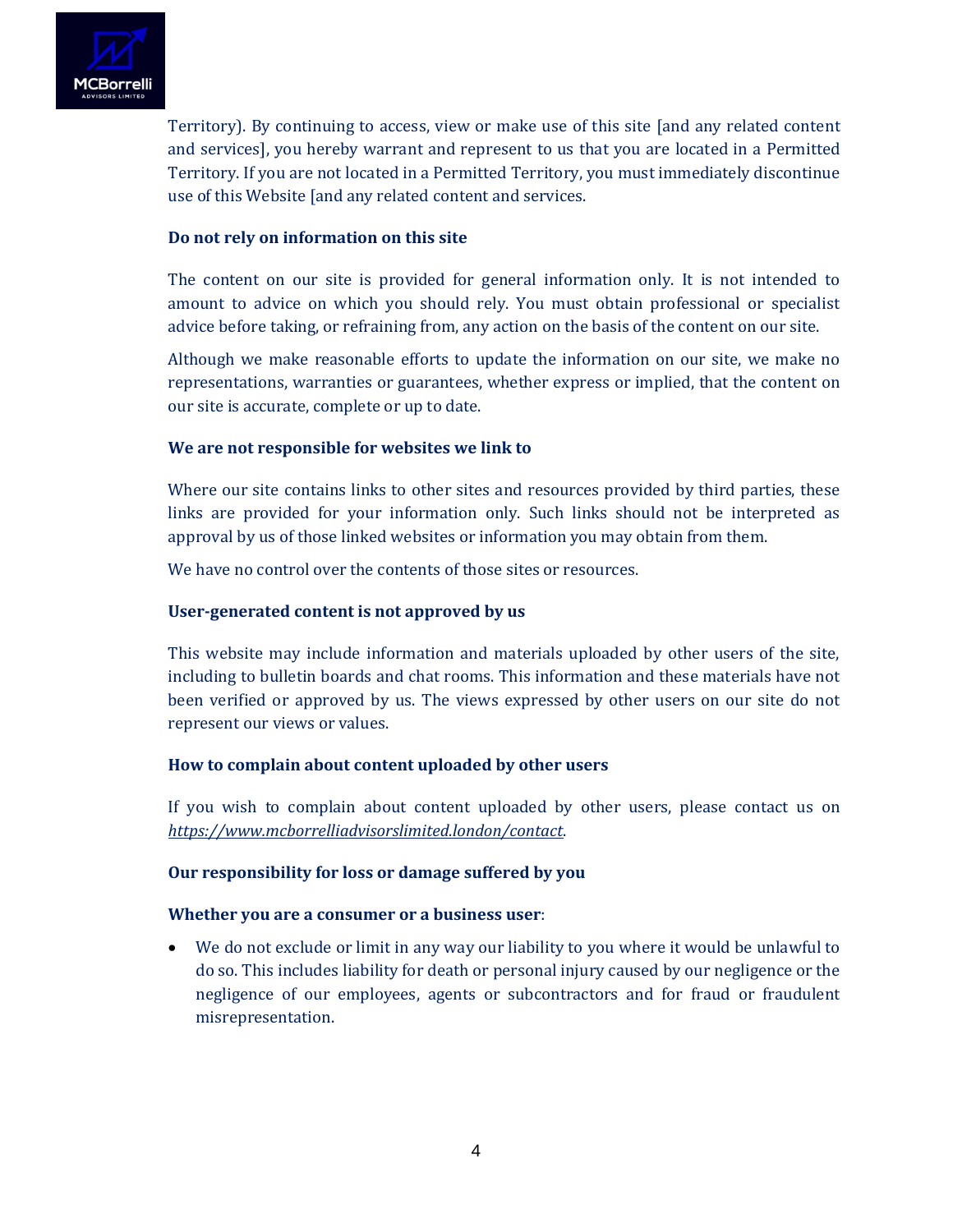

## **If you are a business user**:

- We exclude all implied conditions, warranties, representations or other terms that may apply to our site or any content on it.
- We will not be liable to you for any loss or damage, whether in contract, tort (including negligence), breach of statutory duty, or otherwise, even if foreseeable, arising under or in connection with:
	- use of, or inability to use, our site; or
	- use of or reliance on any content displayed on our site.
- In particular, we will not be liable for:
	- loss of profits, sales, business, or revenue;
	- business interruption;
	- loss of anticipated savings;
	- loss of business opportunity, goodwill or reputation; or
	- any indirect or consequential loss or damage.

### **If you are a consumer user**:

- Please note that we only provide our site for domestic and private use. You agree not to use our site for any commercial or business purposes, and we have no liability to you for any loss of profit, loss of business, business interruption, or loss of business opportunity.
- If defective digital content that we have supplied, damages a device or digital content belonging to you and this is caused by our failure to use reasonable care and skill, we will either repair the damage or pay you compensation. [However, we will not be liable for damage that you could have avoided by following our advice to apply an update offered to you free of charge or for damage that was caused by you failing to correctly follow installation instructions or to have in place the minimum system requirements advised by us.]

### <span id="page-4-0"></span>**How we may use your personal information**

We will only use your personal information as set out in our *<https://www.mcborrelliadvisorslimited.london/>*.

### **Which country's laws apply to any disputes?**

If you are a consumer, please note that these terms of use, their subject matter and their formation, are governed by English law. You and we both agree that the courts of England and Wales will have exclusive jurisdiction except that if you are a resident of Northern